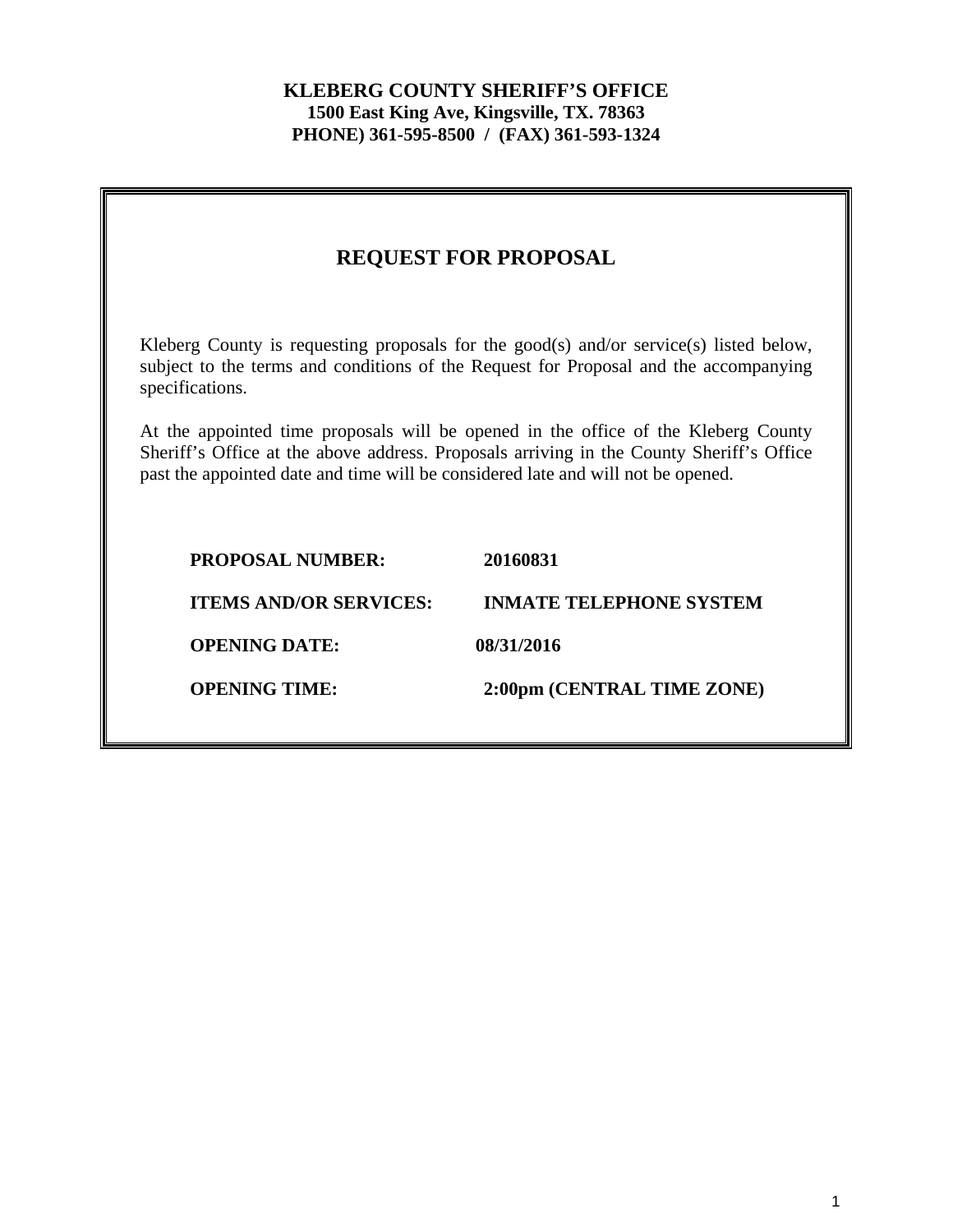# **VENDOR INFORMATION SHEET**

| Company Name           |                                                                                                                      |
|------------------------|----------------------------------------------------------------------------------------------------------------------|
|                        |                                                                                                                      |
| <b>Mailing Address</b> | <u> 1980 - Antonio Alemania, prima postala de la contrada de la contrada de la contrada de la contrada de la con</u> |
|                        |                                                                                                                      |
|                        |                                                                                                                      |
|                        |                                                                                                                      |
| <b>Email Address</b>   |                                                                                                                      |
| <b>Phone Number</b>    |                                                                                                                      |
|                        |                                                                                                                      |
| Fax Number             |                                                                                                                      |

## **SIGNATURE**

| Name & Title Authorized to Sign Bid (Print or Type) |      |  |  |  |
|-----------------------------------------------------|------|--|--|--|
| Signature                                           | Date |  |  |  |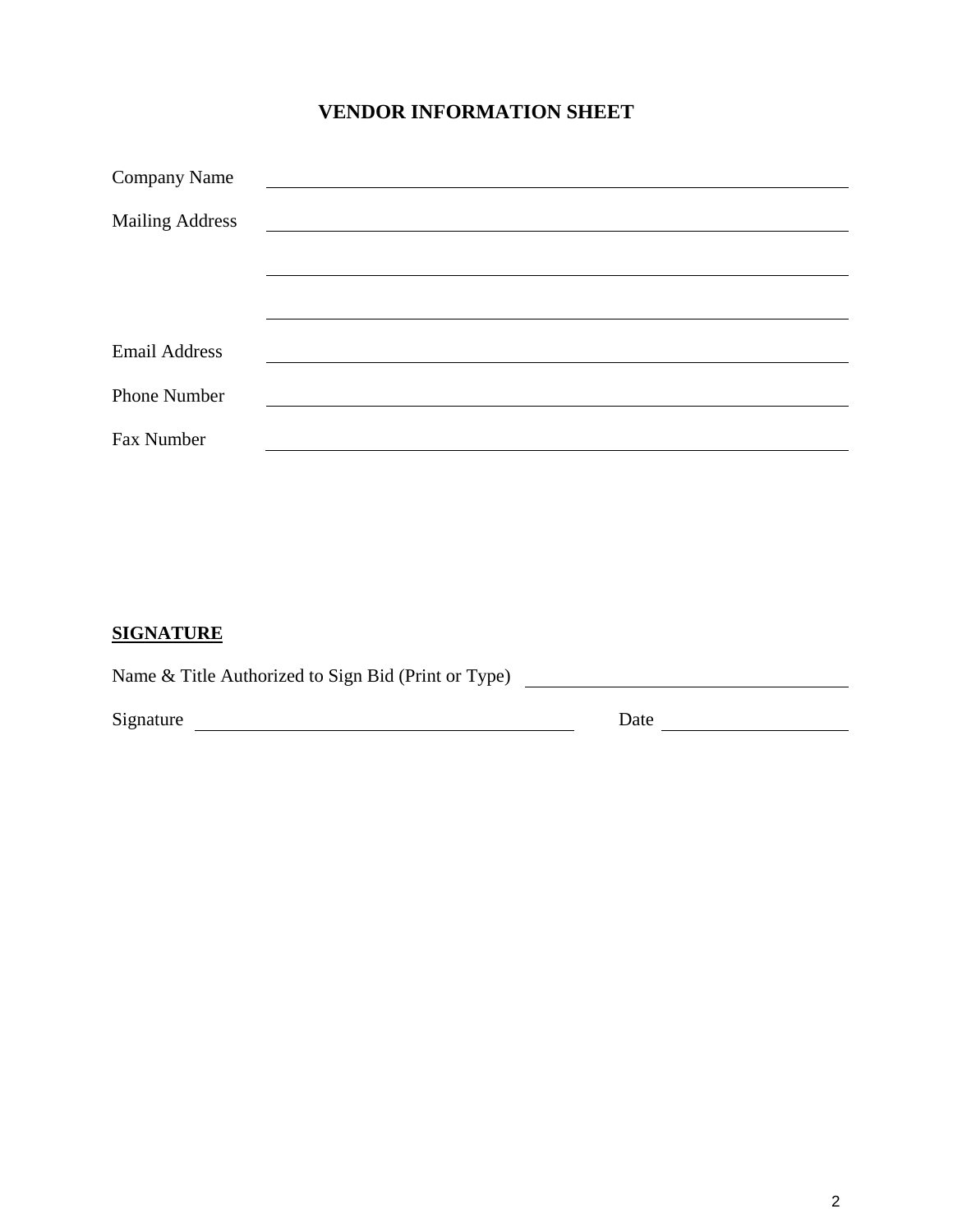## **STATEMENT OF QUALIFICATION**

The following statements as to experience and general qualifications of the proposing firm as submitted in conjunction with the Request for Proposal as part thereof and truthfulness and accuracy of information is guaranteed by the proposing firm and included in the evaluation of the proposals.

| <b>Name and Address of Proposing Firm:</b>                                                                                                                            |                                                                                                                                    |                                                                                                                                                                                                                                |  |  |  |
|-----------------------------------------------------------------------------------------------------------------------------------------------------------------------|------------------------------------------------------------------------------------------------------------------------------------|--------------------------------------------------------------------------------------------------------------------------------------------------------------------------------------------------------------------------------|--|--|--|
|                                                                                                                                                                       |                                                                                                                                    |                                                                                                                                                                                                                                |  |  |  |
|                                                                                                                                                                       |                                                                                                                                    |                                                                                                                                                                                                                                |  |  |  |
|                                                                                                                                                                       |                                                                                                                                    |                                                                                                                                                                                                                                |  |  |  |
|                                                                                                                                                                       |                                                                                                                                    |                                                                                                                                                                                                                                |  |  |  |
|                                                                                                                                                                       |                                                                                                                                    | Fax Number:                                                                                                                                                                                                                    |  |  |  |
|                                                                                                                                                                       |                                                                                                                                    |                                                                                                                                                                                                                                |  |  |  |
|                                                                                                                                                                       | 1. Number of years proposer has been in this business:                                                                             |                                                                                                                                                                                                                                |  |  |  |
| 2. Proposing firm must have satisfactorily completed or currently maintained three (3)<br>contracts of similar size in the last five (5) years in the State of Texas: |                                                                                                                                    |                                                                                                                                                                                                                                |  |  |  |
| <b>(a)</b>                                                                                                                                                            |                                                                                                                                    | Facility: The Commission of the Commission of the Commission of the Commission of the Commission of the Commission of the Commission of the Commission of the Commission of the Commission of the Commission of the Commission |  |  |  |
|                                                                                                                                                                       |                                                                                                                                    | Contact Name:                                                                                                                                                                                                                  |  |  |  |
|                                                                                                                                                                       |                                                                                                                                    |                                                                                                                                                                                                                                |  |  |  |
| ( <b>b</b> )                                                                                                                                                          |                                                                                                                                    |                                                                                                                                                                                                                                |  |  |  |
|                                                                                                                                                                       | <b>Contact Name:</b>                                                                                                               |                                                                                                                                                                                                                                |  |  |  |
|                                                                                                                                                                       | Telephone:                                                                                                                         |                                                                                                                                                                                                                                |  |  |  |
| (c)                                                                                                                                                                   | Facility:<br><u> Terminal de la propincia de la propincia de la propincia de la propincia de la propincia de la propincia de l</u> |                                                                                                                                                                                                                                |  |  |  |
|                                                                                                                                                                       | <b>Contact Name:</b>                                                                                                               | <u> 1980 - Jan Samuel Barbara, margaret e populari e populari e populari e populari e populari e populari e popu</u>                                                                                                           |  |  |  |
|                                                                                                                                                                       | Telephone:                                                                                                                         | <u> 1989 - Jan Samuel Barbara, margaret e</u>                                                                                                                                                                                  |  |  |  |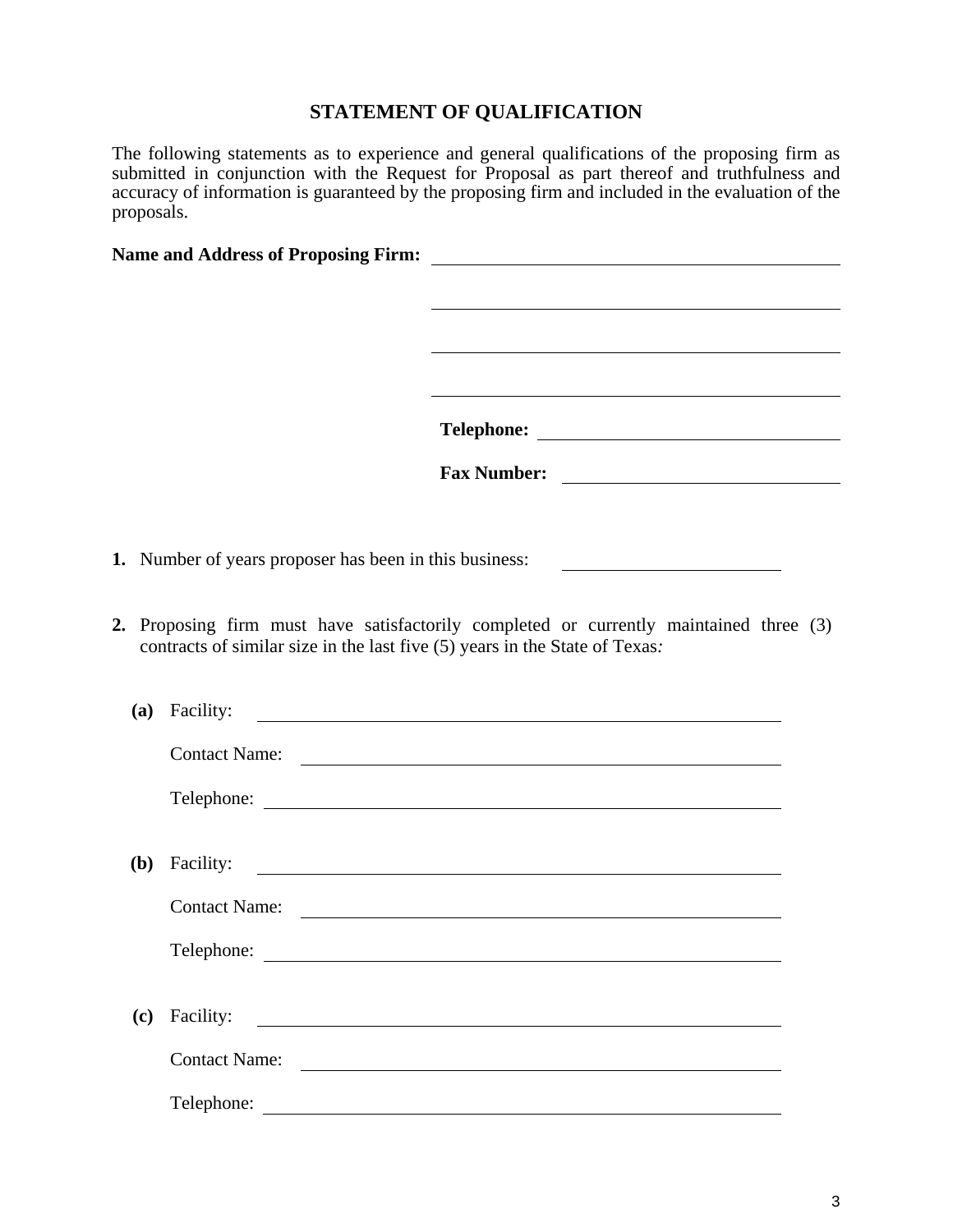## **TERMS & CONDITIONS OF THE REQUEST FOR PROPOSAL (RFP)**

#### **PREPARATION OF THE RFP**

- **1.** Proposing firms are expected to examine any drawings, specifications, terms and conditions, general or special conditions, schedules and all instructions for the purpose of this RFP. Failure to do so will be at the proposer's risk.
- **2.** Each proposer shall furnish the information required in the RFP. The proposer shall print or type their name on the face sheet of the RFP.
- **3.** Erasures or other changes must be initialed by the person signing the RFP.
- **4.** RFP's signed by an agent of the company must be accompanied by evidence of their authority.
- **5.** If unit prices are requested, unit price shall include packing unless otherwise specified. If an error is made in the extension of unit pricing, the unit price will govern. In all cases, the unit cost multiplied by the quantity proposed will determine the extended cost of a line item.
- **6.** Delivery charges are to be prepaid and included in the proposed pricing.
- **7.** All items quoted that require utilities shall have local service. Proposer shall submit upon demand, a list of servicing agent's name, address, and phone number.
- **8.** Alternate products for those requested in the bid will not be considered unless authorized by the RFP.
- **9.** The terms, conditions and specifications listed in this proposal constitute the total terms and conditions that will be acceptable. Kleberg County will not be bound by conditions other than those stated.
- **10.** Quantities shown for each line item are minimal requirements. Kleberg County reserves the right to purchase additional items against this RFP on an "as needed" basis if pricing remains the same for the period of one (1) year (twelve months) from date of the opening. Kleberg County reserves the right to issue multiple Purchase Orders by line item(s) at unit prices quoted.
- **11.** Prices quoted shall be firm for a period of ninety (90) days from date of proposal opening.
- **12.** Kleberg County Government is not subject to taxation. A tax exemption certificate will be provided upon request.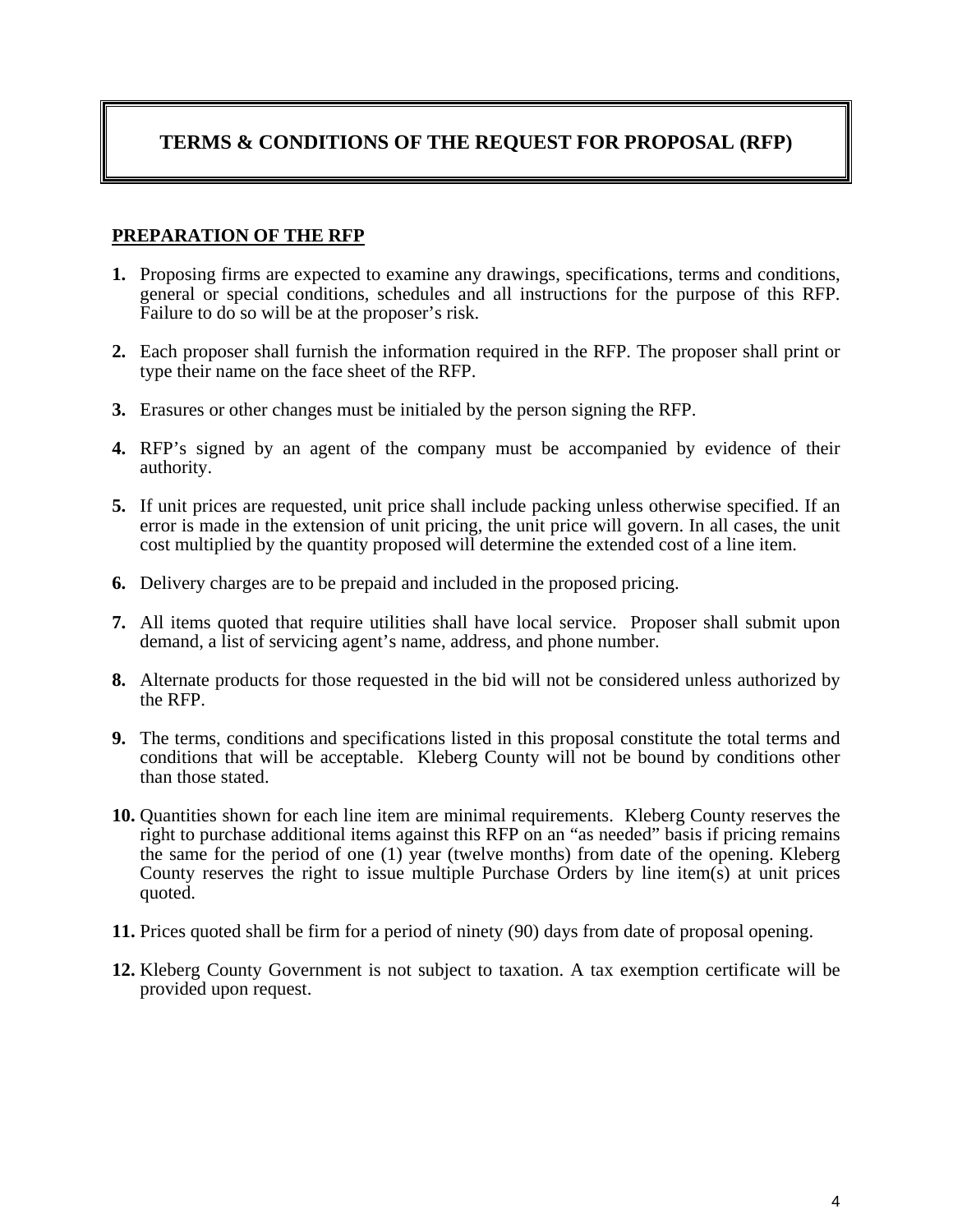## **RESTRICTIVE OR AMBIGUOUS SPECIFICATIONS**

**1.** It is the responsibility of the proposer to review the entire RFP document and to notify County Sheriff if the RFP is formulated in a manner that would unnecessarily restrict competition or if it is ambiguous in what is being requested. Questions regarding the specifications or RFP procedures must be received by County Sheriff not less than seventytwo hours prior to the time set for the proposal opening.

#### **2. PLEASE NOTE: ANY QUESTIONS CONCERNING THIS RFP ARE TO BE FAXED TO COUNTY SHERIFF. QUESTIONS WILL BE ANSWERED VIA ADDENDA. INFORMATION OBTAINED FROM ANY OFFICE OTHER THAN THE SHERIFF OFFICE IS NOT TO BE CONSIDERED BINDING.**

#### **SUBMISSION OF THE RFP**

- **1.** The proposal is to be enclosed in a sealed envelope addressed to Kleberg County Sheriff at the address on the face sheet of the RFP. The envelope is to include the name and address of the proposing firm and the date and time of the proposal opening. Vendor shall submit One (1) original and Five (5) copies of their proposal.
- **2.** Faxed and/or emailed proposals will not be accepted.
- **3.** All price quotations and related proposal materials must be received in a sealed envelope. Time, date and nature of proposal must be clearly marked on face of sealed envelope. Please return proposal in the envelope enclosed, if provided.

## **LATE RECEIPT OF THE RFP**

- **1.** The proposal and modifications or withdrawals thereof received after the time set for opening will not be considered, unless they are received before the award is made and it is determined by Kleberg County that failure to arrive on time was due solely to a delay in delivery for which the proposer has no responsibility.
- **2.** Proposals must be received by County Sheriff prior to 2:00 p.m. on the appointed date. Time will be determined by the clock in the County Sheriff's office and once its Agent or their designee determines the time is 2:00 p.m., no other proposals will be accepted.

#### **AWARD OF THE CONTRACT**

- **1.** The contract will be awarded to that responsible proposer whose proposal, conforming best to the RFP; will be most advantageous to Kleberg County, price and other factors considered.
- **2.** Kleberg County reserves the right to reject any or all proposals and to waive informalities and minor irregularities in the proposals received.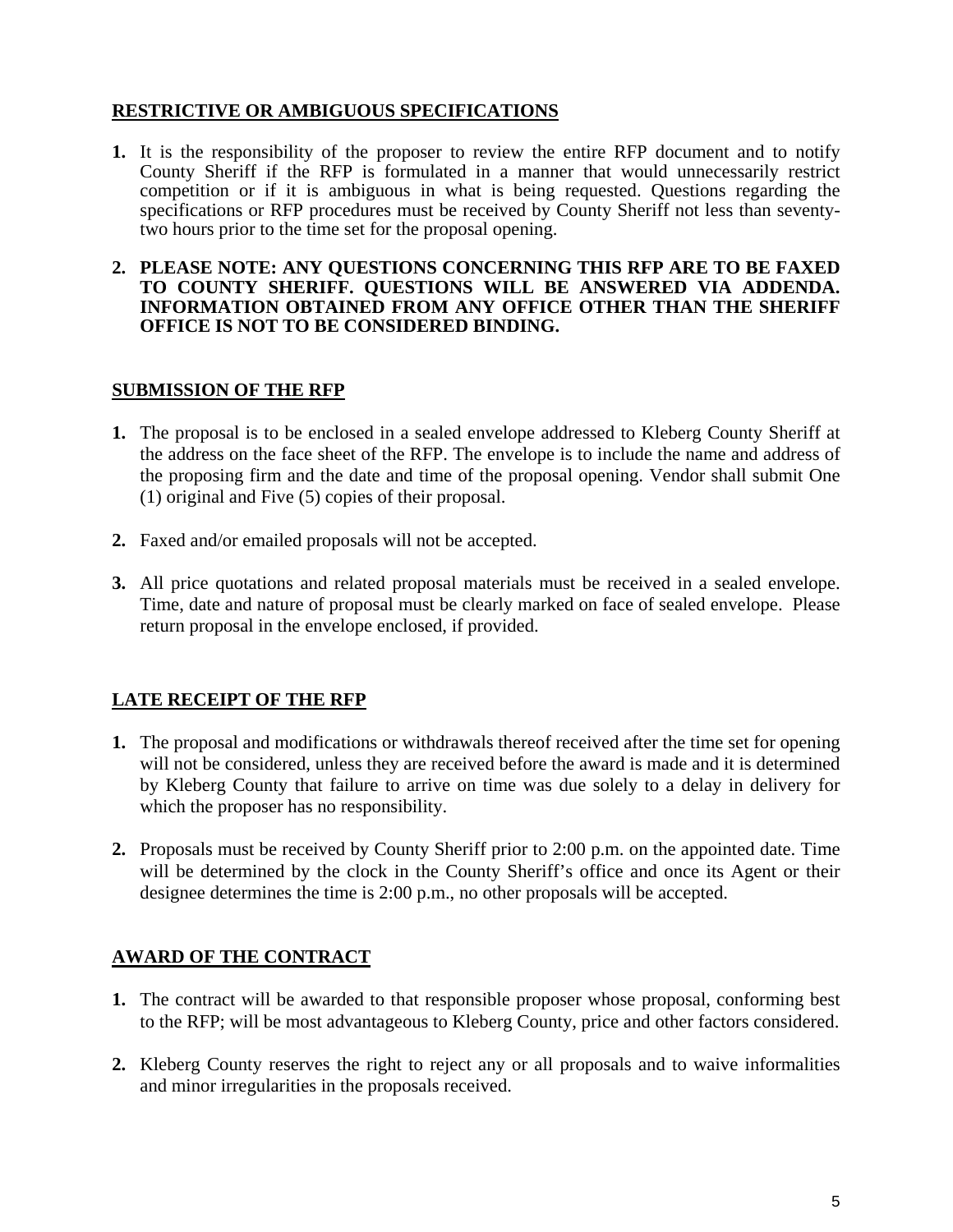- **3.** Kleberg County may accept any item or groups of items proposed unless the proposer qualifies the proposal by specific limitations. Unless otherwise provided in the schedule, proposals may be submitted for any quantities less than those specified; and Kleberg County reserves the right to make an award on any item for a quantity proposed at the unit price offered unless the proposer specifies otherwise in the proposal.
- **4.** A purchase order which will be issued to the successful proposer within the time for acceptance specified in the RFP shall be deemed to result in a legal and binding contract without further action by either party.
- **5.** Kleberg County reserves the right to award this RFP by line item, groups of items, or lump sum RFP, whichever is deemed to be in its best interest.
- **6.** The proposer must state number of business days for completed delivery, after receipt of order (Days ARO). Delivery time quoted after receipt of order (A.R.O.) may be a factor in RFP award.
- **7.** Payment will be made within thirty (30) days after receipt of invoice and/or delivery of materials; whichever is later. Prompt payment discounts will be considered in the evaluation of this RFP.
- **8.** In compliance with this RFP, in consideration of the detailed description attached hereto; and subject to all conditions thereof, the undersigned agrees, if this RFP be accepted, to furnish any or all of the items upon which prices have been quoted in accordance with the specifications applying at the price set opposite each item. The undersigned further agrees, if awarded an order or contract, to enter into a written contract, if requested, specifically agreeing to indemnify, protect, defend and hold harmless Kleberg County Government, it's servants and employees from all claims, suits or demands for payment that may be brought against it arising out of the use of any product or article that becomes a part of an order or contract. Proposer further agrees to indemnify, protect, defend and hold harmless Kleberg County Government, its servants and employees from all claims, suits or actions of every nature and description brought against it for, or on account of, any injuries or damages received or sustained by any party or parties, or by employees and servants of the undersigned or agents arising out of or in the course of fulfilling an order or contract.

#### **USE OF TRADE NAME/ALTERNATE PRODUCT**

- **1.** The use of the name of a manufacturer, brand, model or make used in describing an item does not restrict the proposer to that manufacturer. Others will be considered if they meet or exceed the items specified.
- **2.** All RFP's must meet or exceed the enclosed specifications. Proposer must indicate manufacturer's name, and model number offered. If proposer fails to provide this information, and an award is made, then the proposer shall supply the item(s) as specified. All items supplied by the successful proposer(s) shall be: 1) as per manufacturer's name, model number and description quoted; 2) new and unused; and 3) meet OSHA standards. Remanufactured and/or reconditioned items will be unacceptable. Items delivered not meeting these requirements shall be subject to return and replaced at no additional cost to Kleberg County Government. Any exceptions to the specifications must be clearly noted and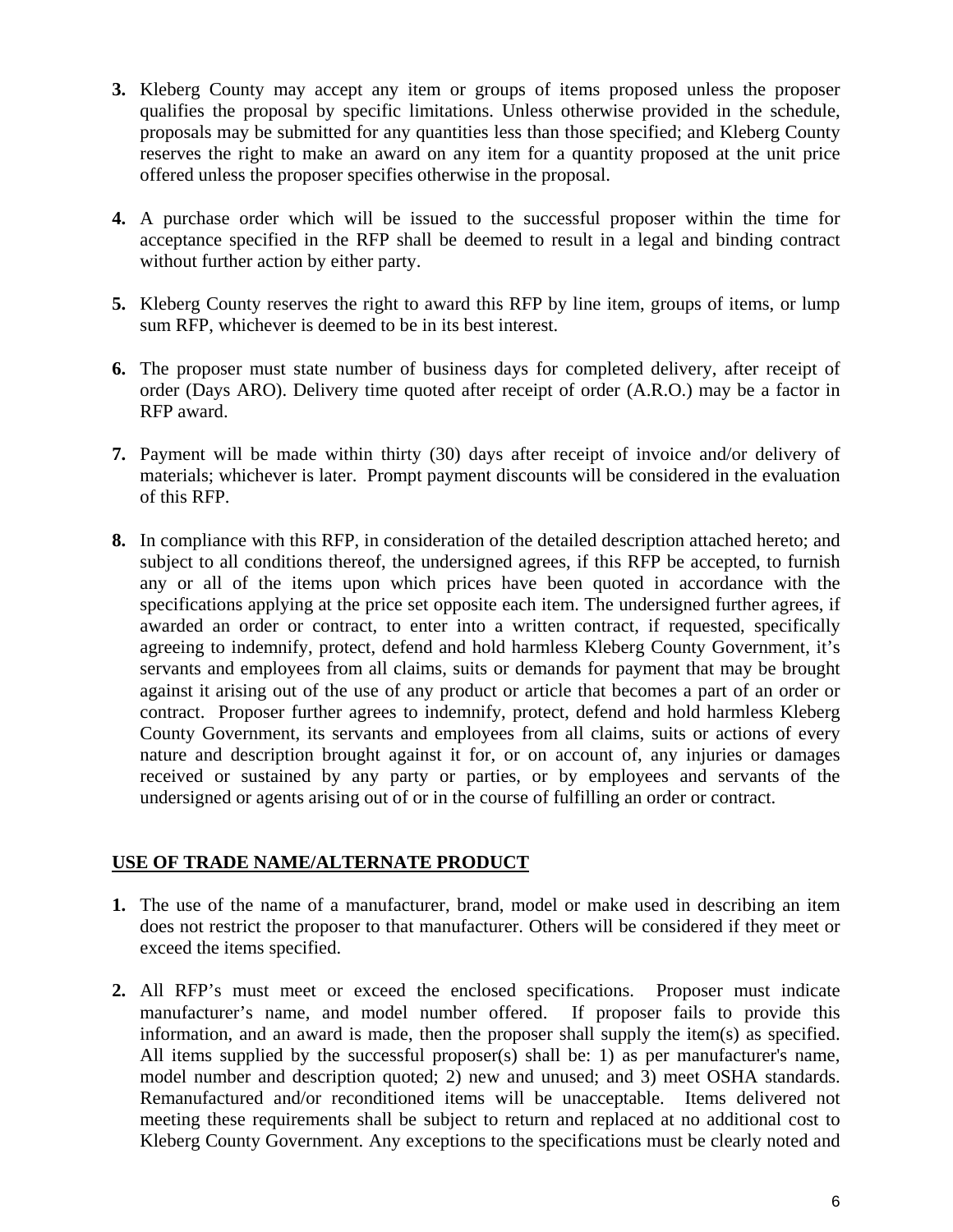documented**.** Product literature and manufacturer cut sheets to be included with the RFP for all products quoted other than specified. RFP will be considered incomplete for failing to include required product literature along with RFP and may be rejected.

- **3.** When an alternate manufacturer, brand, model or make is proposed, Kleberg County will determine if the item proposed does meet or exceed the items as specified.
- **4.** Proposer interested in responding to this RFP shall meet the following requirements and be able to furnish documentation with RFP. The RFP will be considered incomplete for failing to include required documentation along with the RFP and may be rejected.
	- **A.** Authorized commercial dealer for all products offered, and shall be able to show proof (from the manufacturer), that proposer is authorized to sell and/or service equipment. Documentation must be provided to Kleberg County within forty-eight hours (two business days) of request.
	- **B.** Supplied comparable equipment, of proven quality, for a minimum of five (5) years.
- **5.** Proposer shall submit sample upon request to properly evaluate product. Sample shall be submitted within five (5) business days of request, and at no additional cost to Kleberg County.
- **6.** Kleberg County reserves the right to request any additional information deemed necessary in the evaluation of this RFP. Requested information shall be submitted within five (5) business days from date of request.
- **7.** Kleberg County and/or federal, state and local agencies must have access to books, documents, papers, and records related to this purchase or contract from the successful vendor(s). This access along with all contract related documents for this RFP award must be available for a minimum of three years from final payment of purchase order and/or contract to comply with federal retention regulations.

#### **GOVERNING LAWS & POLICIES**

- **1.** The laws of the State of Texas shall govern this contract, and all obligations of the parties are performable in Kleberg County, Texas.
- **2. LICENSES – PROPOSERS ARE REQUIRED TO HAVE A CURRENT BUSINESS LICENSE AT THE TIME RFP'S ARE SUBMITTED. RFP'S FROM VENDORS WITHOUT A CURRENT BUSINESS LICENSE WILL BE DISQUALIFIED. It is the proposer's responsibility to determine if a Kleberg County Business License is required.**

#### **INSURANCE**

The contractor will maintain, at their expense adequate insurance coverage to protect them from claims arising under the Worker's Compensation Act, from claims for damages resulting from bodily injuries and damage to their property and from claims for damage to any Kleberg County property while delivery is being made. A certificate of insurance must be on file in the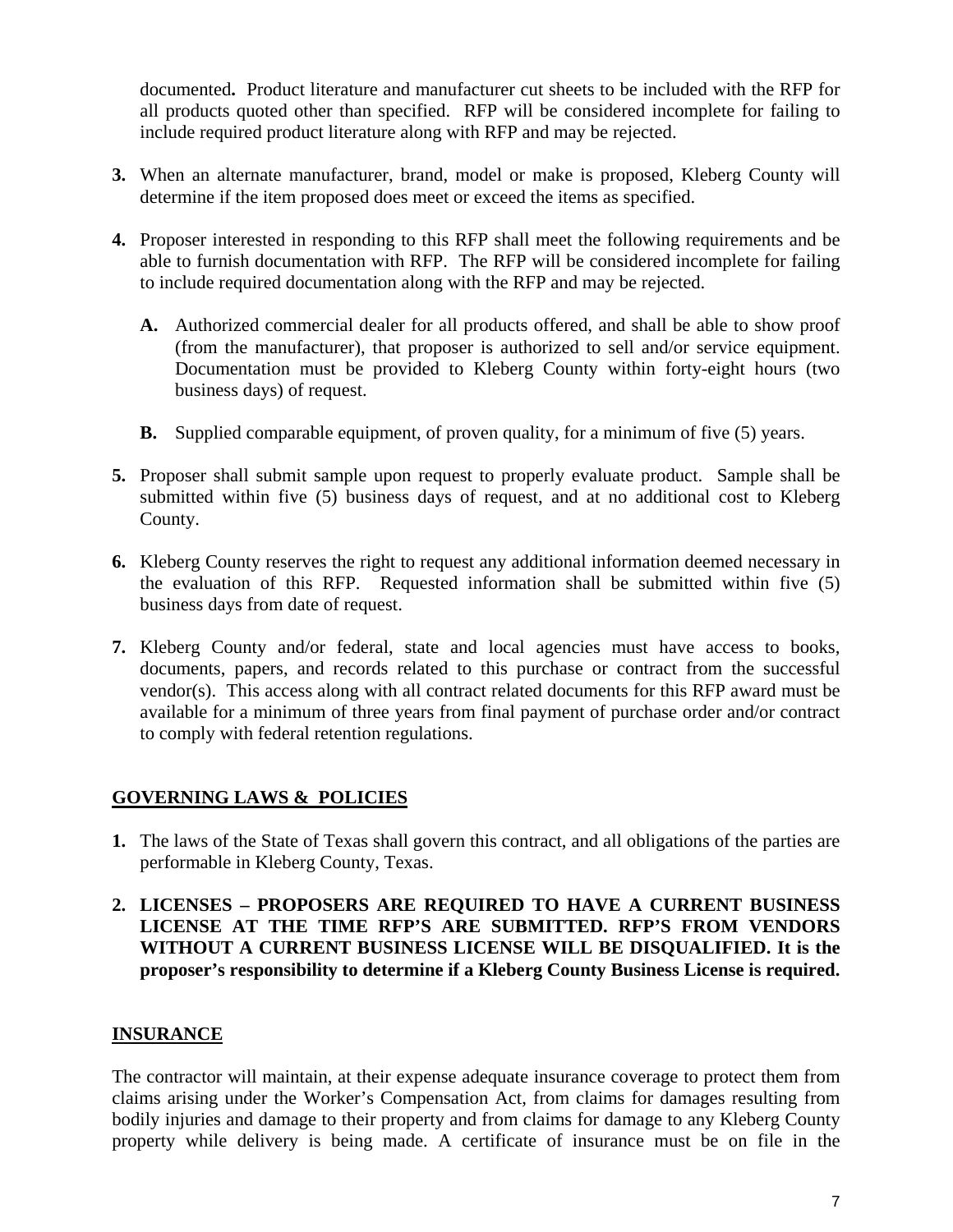Purchasing Department before work may begin.

## **CODE OF CONDUCT**

- **1.** No employee or member of the Kleberg County's governing bodies shall participate in the selection or award of a contract if a conflict of interest, real or apparent, would be involved.
- **2.** Officers, employees or officials of the Kleberg County Government shall neither solicit nor accept gratuities, favors or anything of more than nominal monetary value from vendors or parties to subcontracts.

## **EVALUATION CRITERIA**

- **1.** The proposals will be ranked based on points from 1 10 with 10 being the best score possible.
- **2.** The proposals evaluation will consider the following criteria:
	- **a.** Vendor qualification information
	- **b.** County's past experience with the vendor
	- **c.** Responsiveness to the Request for Proposal
	- **d.** References
	- **e.** Price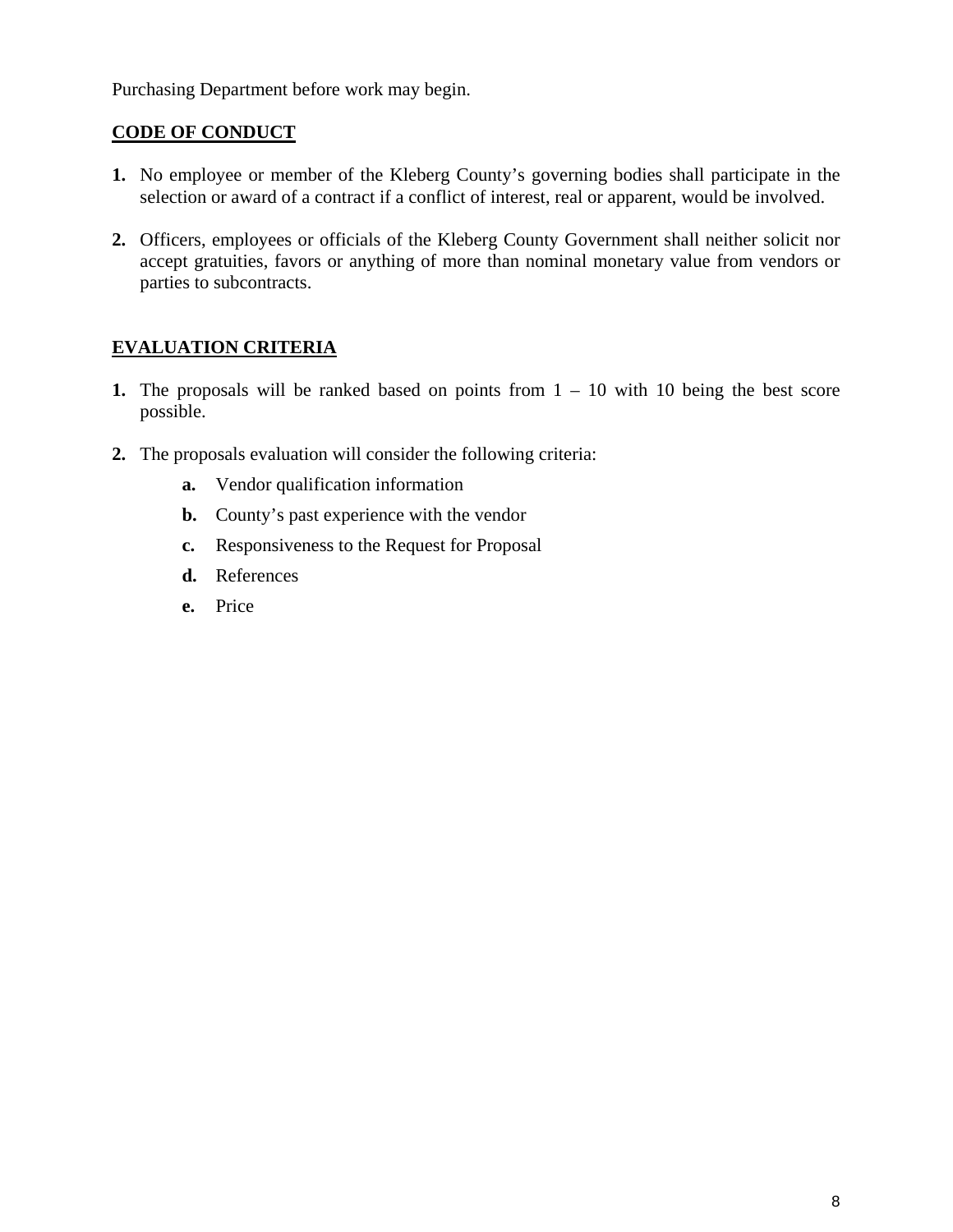## **INMATE TELEPHONES AND SERVICES REQUEST FOR PROPOSAL**

**PURPOSE:** To establish specifications for inmate telephones and related services for the Kleberg County Jail.

**POLICY:** It is the policy of Kleberg County Government to contract for inmate telephones and services for the Kleberg County Jail.

**GENERAL SPECIFICATIONS:** Kleberg County Sheriff is requesting proposals for inmate telephones and services for the Kleberg County Jail.

**INTENT:** Kleberg County intends to contract with a vendor in order to provide telephone and video services for inmates at the Kleberg County Jail.

**SCOPE:** The contractor shall provide all labor, supervision, and materials required to install, operate, and maintain all telephone communications equipment necessary for the operation of required telephones at the specified locations at no charge to Kleberg County. The contractor shall be responsible for all aspects of the inmate telephone system such as acquisition, installation, operation, service, training, and maintenance. All telephone service related to the inmate telephones and related equipment must be provided at the contractor's own expense and Kleberg County shall incur no cost for any portion of the installation, service, training, or maintenance throughout the term of the agreement for the telephone system.

**LENGTH OF CONTRACT:** The contractor acknowledges the term of this contract shall be five (5) years. Prior to the end of each fiscal year, the provided services shall be evaluated by the Kleberg County Sheriff's Office to determine if satisfactory performance is being provided.

**RESULTING CONTRACT:** The contractor acknowledges Kleberg County can terminate this contract with cause with a written notice presented to the contractor with a minimum of thirty (30) days notice. If the contractor fails to perform up to the conditions of the contract, in Kleberg County's judgment, Kleberg County will communicate the problem(s) to the contractor in written form. The contractor will have ten (10) days to rectify the problem(s). If the problem(s) are not corrected or reoccur, Kleberg County may immediately terminate the contract. The contractor will not be relieved of any obligation of payment of commissions earned up to the date of cancellation. The contractor may be in default by (but not limited to):

- (i) Failure to pay commissions on time;
- (ii) Failure to provide preventive maintenance on the system;
- (iii) Failure to keep equipment repaired in a timely manner, within twenty-four (24) hours of notification;
- (iv) Charging telephone customers rates in excess of agreed upon rates or above allowable rates as set forth by the Texas Regulatory Authority;
- (v) Other considerations preventing the proper operation of the inmate telephone services.

**NUMBER OF TELEPHONES:** This request for proposal shall cover the following telephones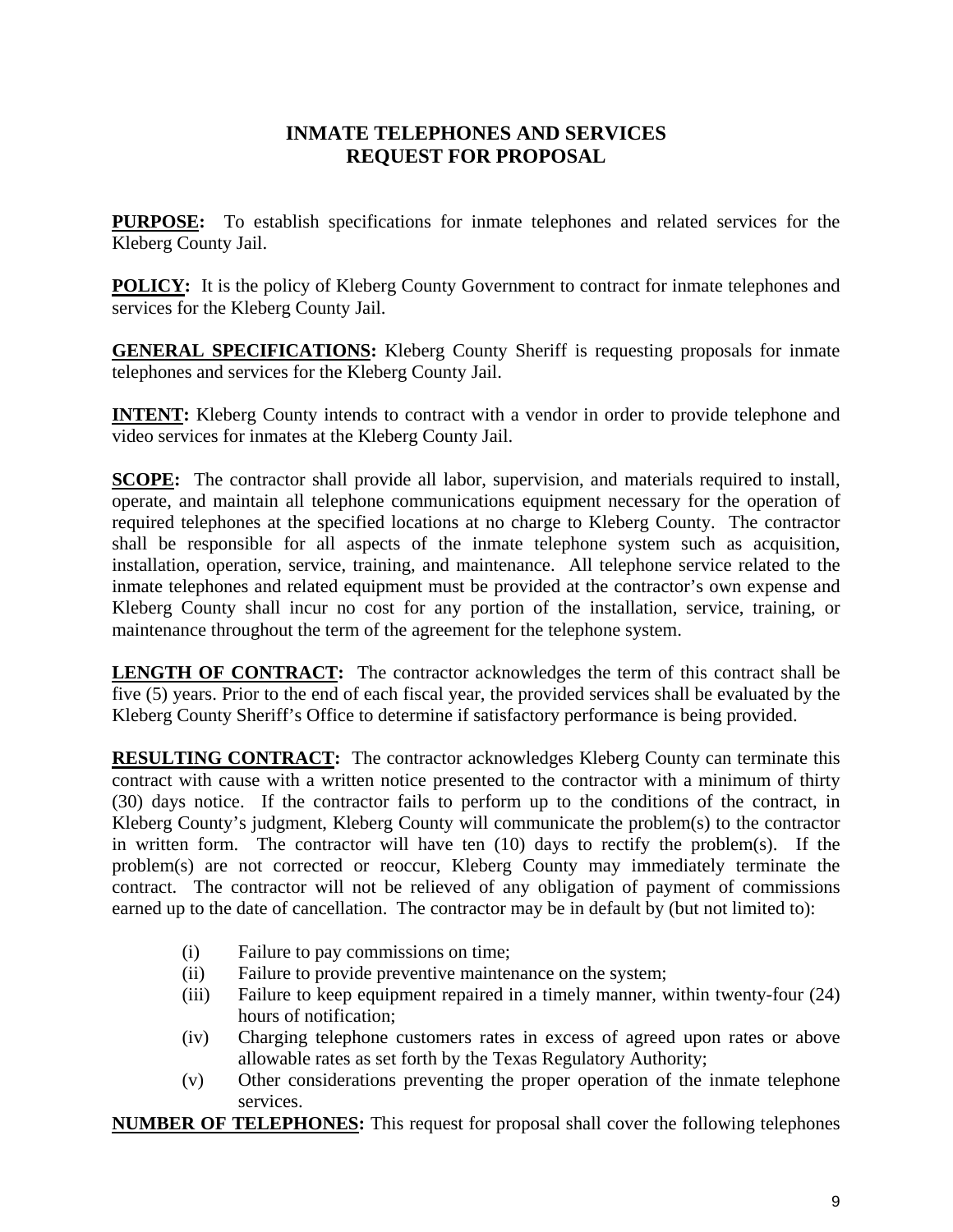at the Kleberg County Jail:

| <b>Inmate Telephones</b>   | 32 |
|----------------------------|----|
| Visitor Telephones         | 08 |
| <b>TOTAL INMATE PHONES</b> | 40 |

The contractor acknowledges that after the initial installation the number of inmate telephones may be increased or decreased based on need.

**MINIMUM REQUIREMENTS OF INMATE TELEPHONES:** The contractor is to provide inmate telephones and related equipment at the specified locations as set forth in this proposal. The inmate telephone system shall only allow prepaid calls except for those telephone numbers designated by the Kleberg County Sheriff's Office. The system shall allow call blocking to prevent calling to the following:

- $•$  911:
- 800, 888, 900, and other toll free numbers;
- 411 or other directory assistance numbers;
- Sheriff's Office numbers including both office and home telephone numbers of personnel;
- Direct dial long distance services;
- Other telephone numbers at the discretion of the Sheriff's Office.

The system shall allow call passing for free calls to the Public Defender, bail bondsmen, or other numbers at the discretion of the Sheriff's Office. The system shall have an inmate hotline in place with an operator available to assist inmates during normal business hours. The system shall have call timing to preset the maximum call length time. The system shall have fraud protection against hook switch calls, credit card calls, directory assistance calls, call forwarding, conference calls, etc. The system shall provide investigative features at no cost including but not limited to live monitoring of calls, ability to intercept and speak to inmate, or both parties. The system shall not be capable of receiving incoming calls. The system shall be of heavy-duty construction and have equipment designed for the correctional environment. Inmate telephones shall not expose screws, bolts, or other fasteners or any other material which can be removed without special security devices. Vendor shall submit detailed information as to the equipment offered. The system shall offer an administrative capability to query revenue reports at will from the inmate calling platform.

**PIN OPERATION:** The proposed inmate telephone system shall have the capability to be a PIN based system using a "Prisoner Identification Number" (PIN) for telephone operation. The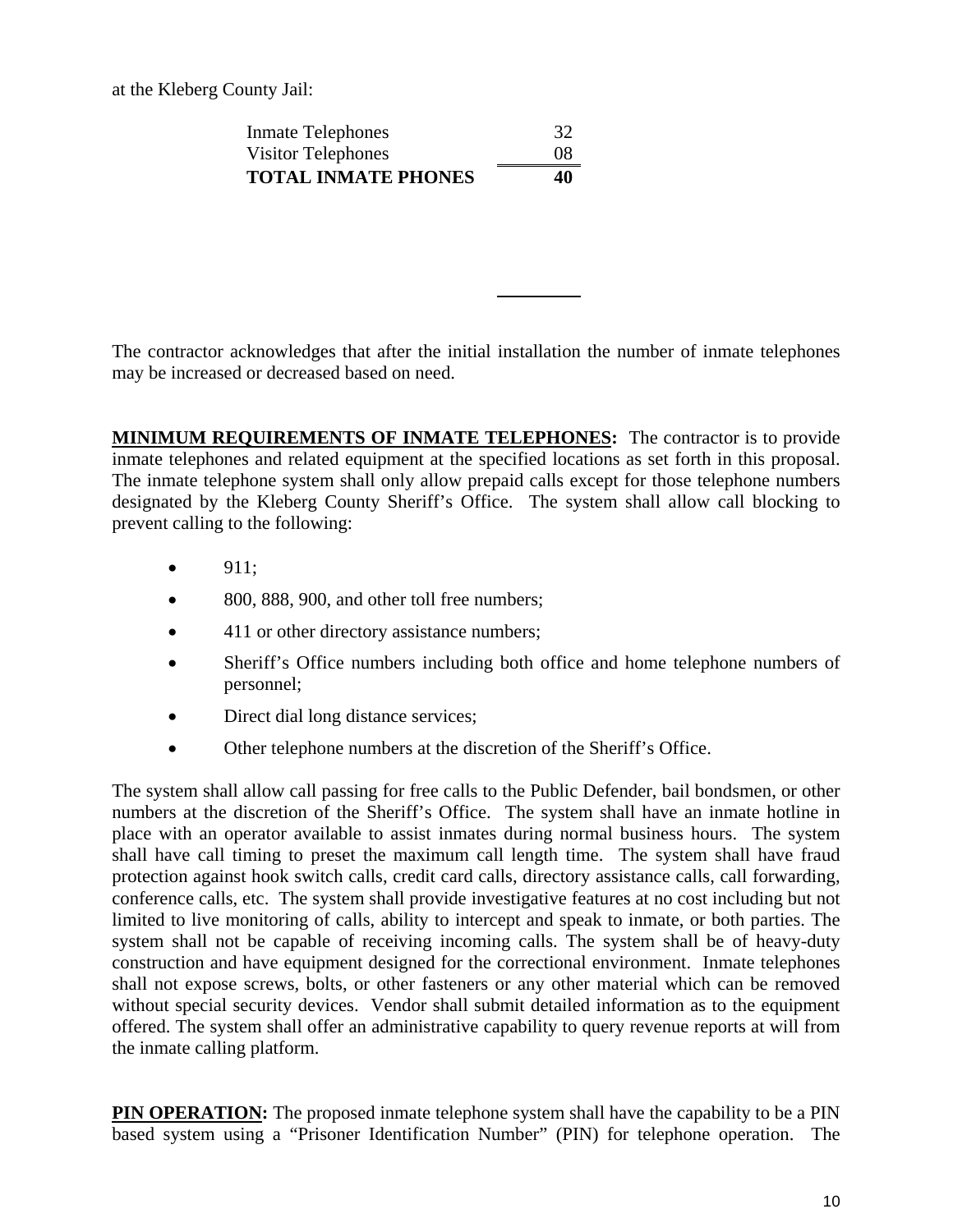system shall be designed to operate with or without PINs on a per telephone basis. The PIN system shall have the ability to provide statistical reporting on calls made using the PINs. The contractor shall provide all necessary hardware and software, including any required computer workstations, to access, retrieve, and print statistical information. PINs will be automated with jail management system.

**RECORDING OF CALLS:** The inmate telephone system shall have the ability to record all telephone calls placed by inmates in the Kleberg County Jail for the duration of the term of any contract rewarded. The recording system shall allow for recording, archival, and playback of telephone calls. The contractor shall provide all necessary hardware and software, including any required computer workstations, to access, retrieve, and playback recorded telephone calls.

**MAINTENANCE:** The contractor shall provide all maintenance and upkeep of the inmate telephone system and video visitation unit. A twenty-four (24) hour response shall be required on all reported problems. The contractor shall provide a toll free telephone number to report system problems.

**DAMAGE TO EQUIPMENT:** Kleberg County shall not be liable for loss, damage, destruction, or misuse of any telephone or video equipment as set forth in this proposal.

**UPGRADES:** The contractor shall be solely responsible for required hardware and software upgrades to ensure proper operation of the inmate telephones and video units for the period of the contract and any subsequent extensions. The system must allow Jail personnel the ability to access data from the phone system from any computer in the department.

**COMPLIANCE:**All installation shall meet applicable federal, state, or local codes. The contractor shall have and maintain insurance to cover general liability to provide the contracted services.

**COMMISSIONS:** Commissions shall be paid monthly no later than sixty (60) days following the last day of the month in which calls generating the commission were made. All commissions shall be paid by check to Kleberg County and shall include a report detailing the following:

- Date of report and time period covered;
- Total billed revenue;
- Statement of accuracy signed by representative of contractor;

The contractor shall calculate commissions as a fixed percentage based upon the gross revenues for each telephone. Kleberg County will bear no responsibility for fraudulent calls or theft of service. Fraudulent, stolen, or lost funds shall not be deducted from revenue paid to Kleberg County. Kleberg County will bear no responsibility for unbillable or uncollectible calls or such uncollectibles known as "bad debt". The proposal shall have a detailed explanation as to how the commissions will be paid on all types of calls made from the facility including any promotional or call diversion from collect, prepaid or calling card calls. Kleberg County shall have administrative capability to query real time commission data from the inmate calling platform.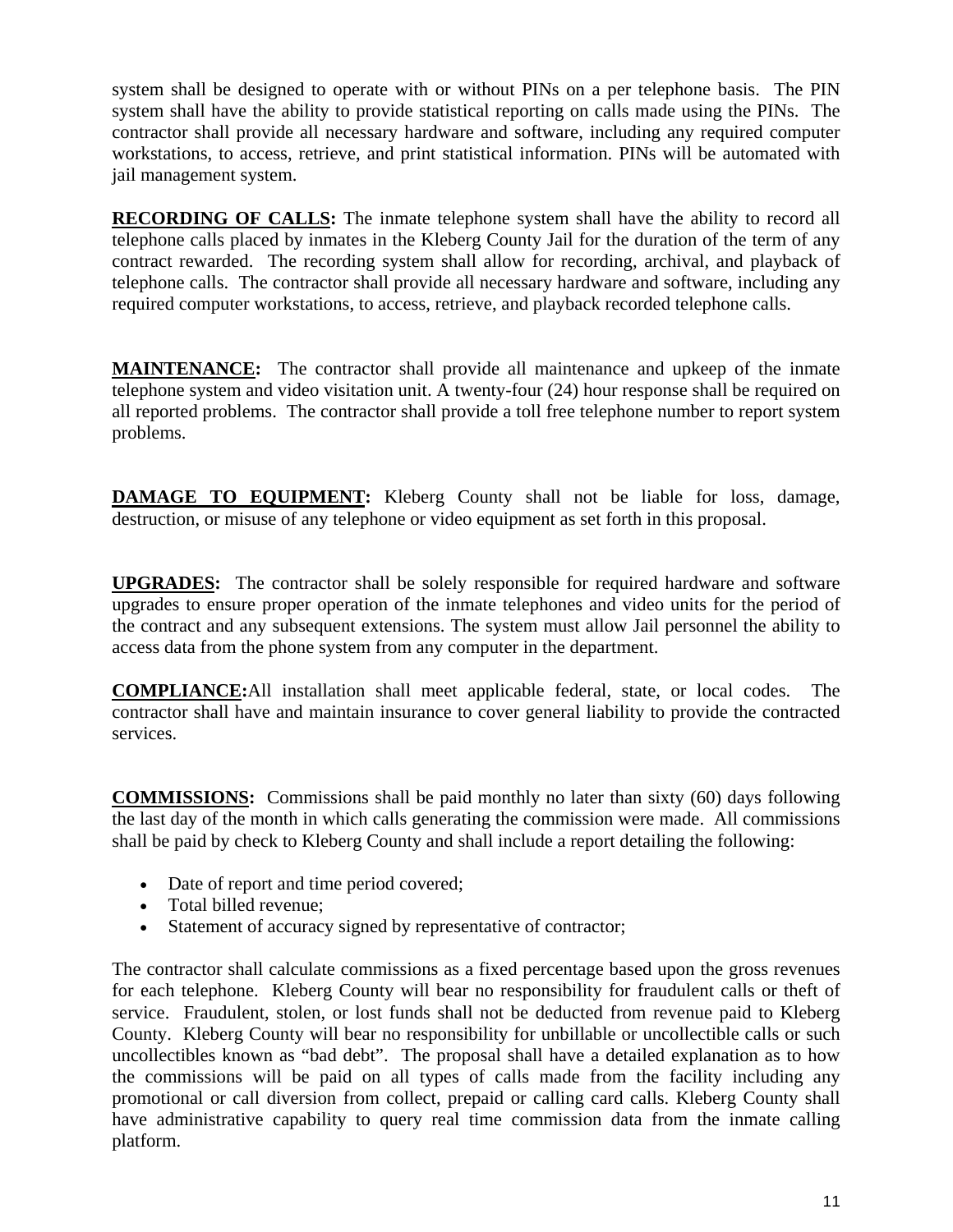## **EACH VENDOR SHALL SUBMIT THEIR COMMISSION OFFERING FOR ALL TRAFFIC TYPES, BASED ON GROSS GENERATED REVENUE.**

**RATES:**Each vendor shall provide a detailed rate table for local, intraLATA, interLATA, and interstate calls.

**PROPOSAL INFORMATION:** Each vendor submitting a proposal shall include a synopsis of their company including, but not limited to, the following information:

- Company name, address, telephone number, & chief executive officer;
- Parent company name, address, telephone number, & chief executive officer;
- Contact person's name, address, & telephone number for purposes of this proposal;
- Company history, current status, & length of time in business;
- Qualifications & experience including ability to perform the requested services;
- Overview of telecommunications experience including inmate telephone services;
- Company financial statement showing income and earnings for the most recently closed year;
- Minimum of five (5) inmate telephone accounts currently operational in Texas or surrounding states including Center name, address, and contact person & telephone;
- Sample Contract that the Vendor will propose to the County.

**DESCRIPTION OF SERVICES:** Vendors submitting proposals shall detail services to be provided as outlined in this Request for Proposal including technical specifications and equipment. Available options, including those noted in this proposal, shall be submitted along with any alternative proposals offered by prospective vendors.

**COMPETITIVE PROPOSALS:** Proposals shall be by sealed bid and will be opened as to avoid disclosure of contents until all negotiations with prospective vendors have been completed. Upon completion of award all proposals shall be open for public inspection. Negotiations may be conducted with prospective vendors who submit proposals. All vendors shall be accorded fair and equal treatment with respect to any opportunity for negotiation and revision of proposals. Revisions to proposals shall be permitted for the purpose of obtaining the best proposal for the services requested herein. Kleberg County reserves the right to reject any and all proposals or waive portions thereof and to choose the proposal which best meets the needs and requirements of Kleberg County and the Kleberg County Sheriff's Office.

**DEMONSTRATIONS:** The Kleberg County Sheriff's Office shall reserve the right to require a